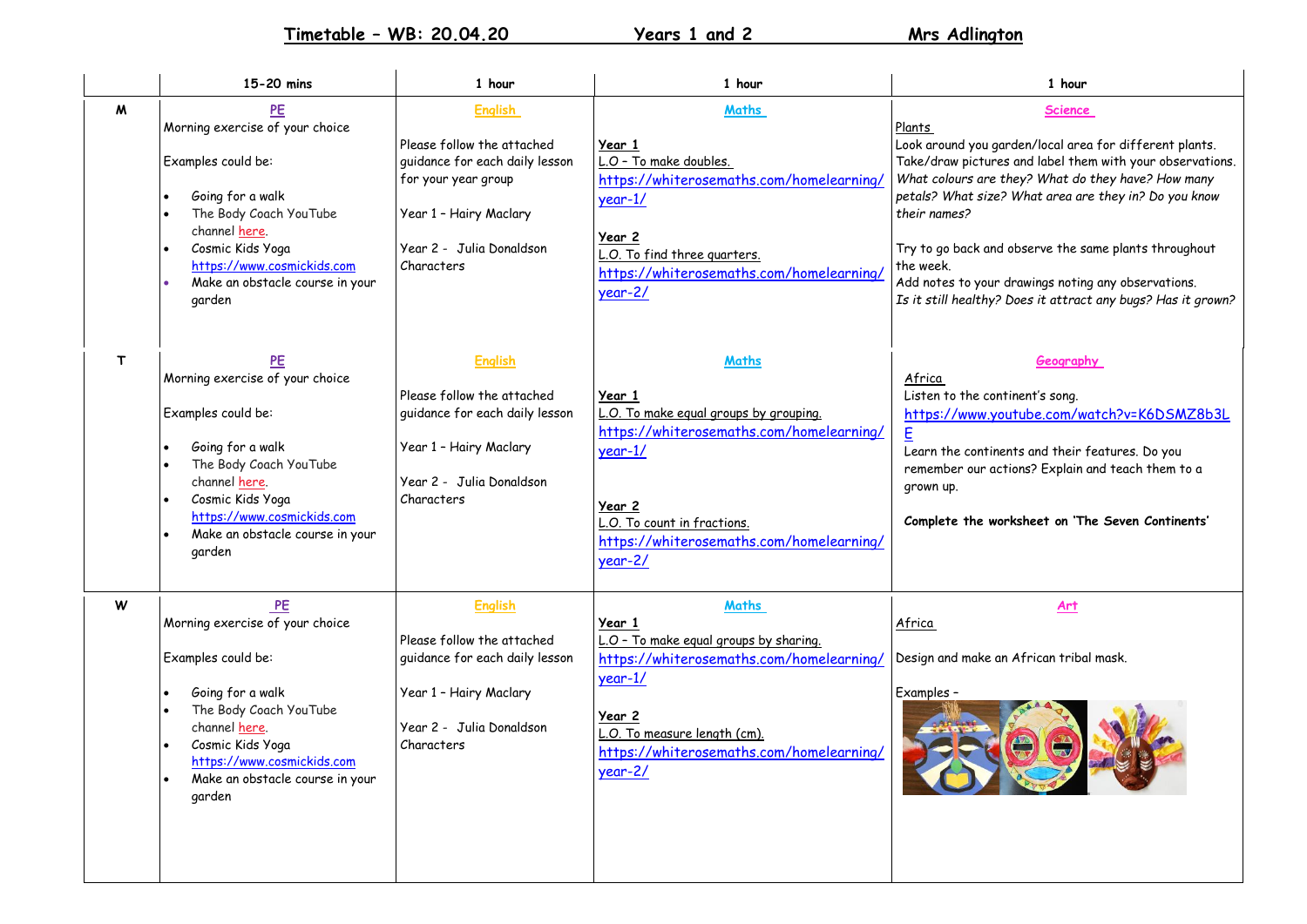| <b>Th</b> | PE<br>Morning exercise of your choice                                                                                                                                                                                                  | <b>English</b>                                                                                                                                     | <b>Maths</b><br>Year 1                                                                                                                                                                            | <b>RE</b>                                                                                                                                                                                                                                                                                                                                                                                                                                                                                                                                                                                                                                                                                      |
|-----------|----------------------------------------------------------------------------------------------------------------------------------------------------------------------------------------------------------------------------------------|----------------------------------------------------------------------------------------------------------------------------------------------------|---------------------------------------------------------------------------------------------------------------------------------------------------------------------------------------------------|------------------------------------------------------------------------------------------------------------------------------------------------------------------------------------------------------------------------------------------------------------------------------------------------------------------------------------------------------------------------------------------------------------------------------------------------------------------------------------------------------------------------------------------------------------------------------------------------------------------------------------------------------------------------------------------------|
|           | Examples could be:<br>Going for a walk<br>The Body Coach YouTube<br>channel here.<br>Cosmic Kids Yoga<br>https://www.cosmickids.com<br>Make an obstacle course in your<br>$\bullet$<br>garden                                          | Please follow the attached<br>guidance for each daily lesson<br>Year 1 - Hairy Maclary<br>Year 2 - Julia Donaldson<br>Characters                   | L.O - To find a half.<br>https://whiterosemaths.com/homelearning/<br>$year-1/$<br>Year 2<br>L.O. To measure length (m).<br>https://whiterosemaths.com/homelearning/<br>$year-2/$                  | Spread the Word-Passing on messages<br>Talk about messages and your experience of passing on<br>messages. What might be the best way to pass on a<br>message about: a football match being cancelled, a<br>birthday invitation, the birth of a baby etc.<br>Read the story about Snowy the cat below.<br>Answer and talk about the following questions:<br>U How did Lucy's family pass on the message that<br>Snowy was missing?<br>Who did they tell?<br>What else could they have done?<br>Why was it important to pass on the message<br>that Snowy had returned?<br>-Write a list of the different ways you can pass on a<br>message. Which ones do you think are most effective,<br>why? |
| F.        | PE<br>Morning exercise of your choice<br>Examples could be:<br>Going for a walk<br>The Body Coach YouTube<br>channel here.<br>Cosmic Kids Yoga<br>https://www.cosmickids.com<br>Make an obstacle course in your<br>$\bullet$<br>garden | <b>English</b><br>Please follow the attached<br>quidance for each daily lesson<br>Year 1 - Hairy Maclary<br>Year 2 - Julia Donaldson<br>Characters | Maths<br>Year 1<br>Friday Maths Challenge!<br>https://whiterosemaths.com/homelearning/<br>$year-1/$<br>Year 2<br>Friday Maths Challenge!<br>https://whiterosemaths.com/homelearning/<br>$year-2/$ | <b>Computing</b><br>Purple Mash activity<br>If possible, go onto purplemash.co.uk<br>There you will find a task has been set for you called 'All<br>about me'.<br>Create a poster all about you. Use the headings and the<br>photographs already on there to give you some ideas.<br>Make sure to 'save' and 'hand in' your poster once you are<br>done so I can see it.                                                                                                                                                                                                                                                                                                                       |

**Maths:** You do not need to log-in to access White Rose Maths. This is the scheme we use in school; therefore, the children are familiar with the programme. They have set a PowerPoint and worksheet for each day. You do not need to print the sheet; you can take ideas from in and just use blank paper/resources around the house. <https://whiterosemaths.com/homelearning/>

Reading: Read for 10 minutes each day. You can access lots of online books on<https://home.oxfordowl.co.uk/>